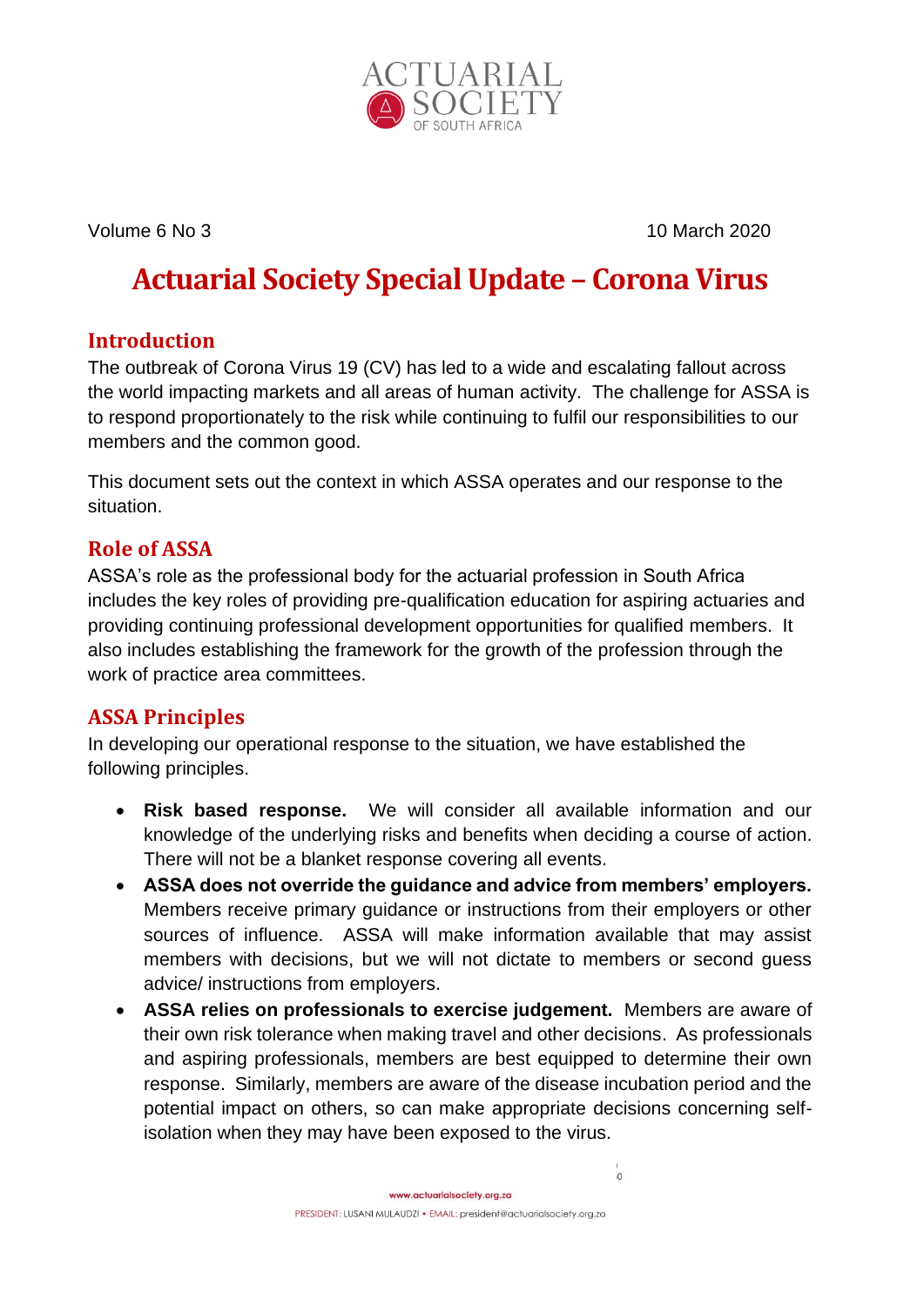

- **Alternative delivery where appropriate.** ASSA will strive to run the full programme by investigating alternative delivery methods where they are appropriate.
- **ASSA takes a member focused approach consistent with our operating principles.** ASSA will make reasonable efforts to reduce negative impacts on members as a result of CV concerning ASSA events.

#### **ASSA approach**

We have identified 4 broad stages to the CV response and additional one where ASSA is directly impacted by the presence of CV in the office.

- **Stage 1** (current SA stage) where the disease is present in SA but to a very limited extent.
- **Stage 2** where there is still low foot incidence but with a wider footprint covering all major centres.
- **Stage 3** increased widespread prevalence but not at national pandemic levels.
- **Stage 4** a national pandemic exists
- **Condition X** where CV is present in the ASSA offices

#### **Travel**

Members of ASSA receive extensive guidance or instruction from their employers concerning travel. Our default position is to rely on members using their own discretion whether to fly locally but will more actively discourage it should stage 3 or 4 be reached. Below stage 3, staff have discretion whether to travel domestically. Where staff choose not to travel to manage events, we will make alternative plans to backfill the service.

Only senior professionals travel internationally on ASSA business (typically for IAA meetings). They are best positioned to determine their own risk tolerance and the importance of the travel, so are best positioned to make the decision whether to travel.

ASSA staff traveling internationally will be expected to self-isolate for 14 days on their return and not physically report to the ASSA office or attend ASSA events. Members are encouraged to follow this protocol.

#### **Meetings**

Many ASSA meetings are run via teleconference or Zoom and are not directly affected. Where, meetings traditionally have people congregating in one or two venues, while we are at stages 1 or 2, the decision is left with the committee chair in collaboration with the ASSA office person involved in setting up the meeting. Allowance should however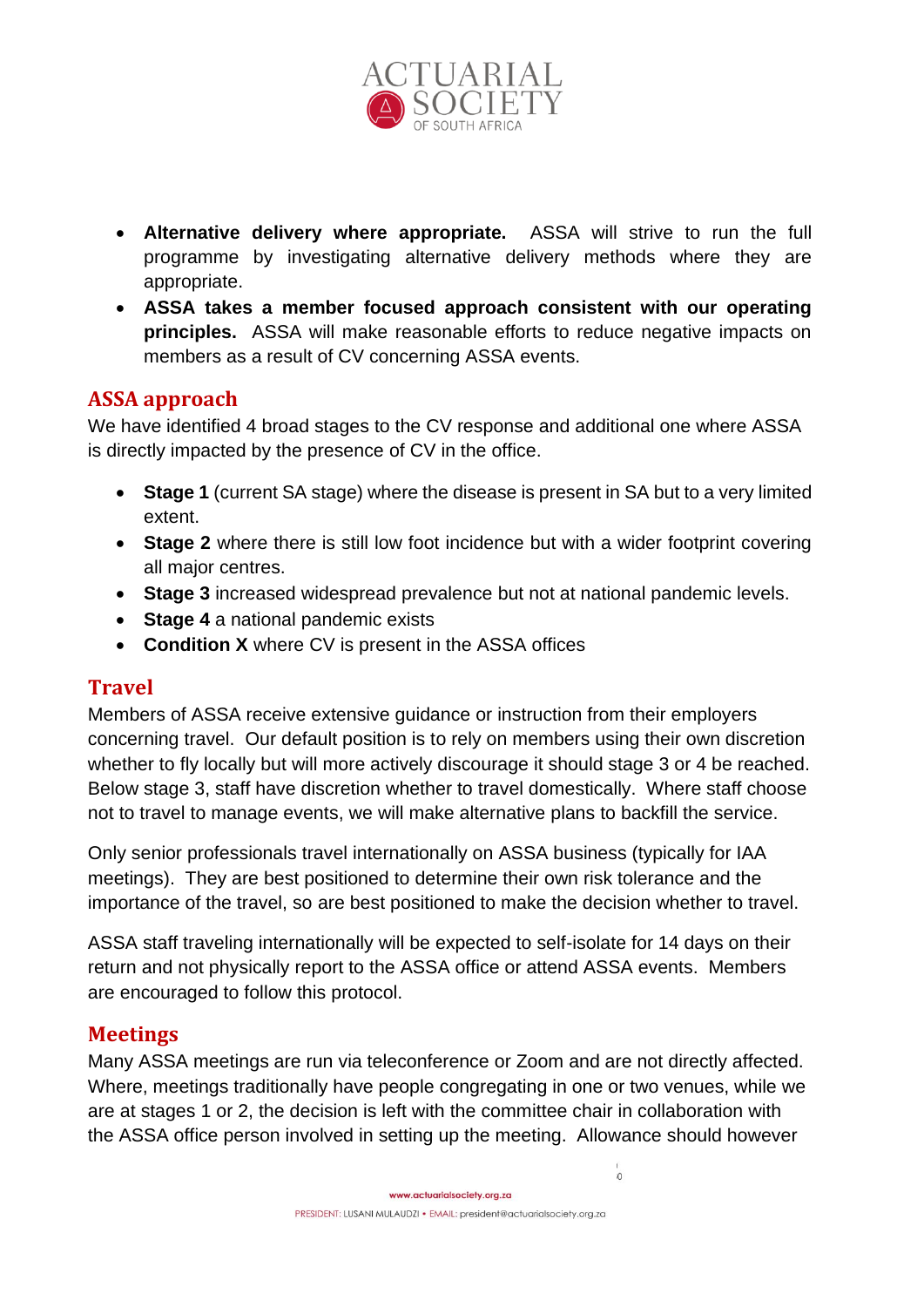

be in place to accommodate those in self-isolation who can contribute to the meeting remotely.

#### **Seminars and sessional meetings**

ASSA is continuing to plan to deliver these events. Should the infection level remain at stage 1 or 2, we expect events to continue as planned. We are investigating options to broadcast events to paid delegates who are unable or unwilling to attend due to CV risks. More information on the mechanisms will follow.

The ASSA office will engage actively with seminar and sessional organisers to find the appropriate delivery for each event. Members are encouraged to continue to register for events and to make the office aware of when they will be unable to attend due to CV restrictions.

Should CV reach stage 3, organisers will be encouraged to have a virtual delivery and this will be required for stage 4.

Postponement will be considered where viable virtual delivery solutions cannot be found for the event or speakers are unable to attend the event either physically or virtually.

Cancellations will be a last resort for seminars as they fulfil a vital role in ensuring the continued development and growth of actuaries in South Africa. This will only be considered if there is no viable virtual delivery option and calendar congestion prevents rescheduling to a later date.

Although virtual delivery will reduce the opportunities for networking and interaction, they should not adversely affect the quality of the information delivered during the seminar or sessional meeting.

Where members are unable to attend and the alternative arrangements do not work for them, ASSA will credit or refund the member their payment for the event. Please notify ASSA in advance of the event so numbers can be adjusted for catering purposes.

#### **Examinations**

This refers specifically to examinations run by ASSA<sup>1</sup>. Other examinations are run by the IFoA and will follow their approach.

<sup>1</sup> A211, A213, A311, N211, all F1 subjects except F106 and all F2 subjects.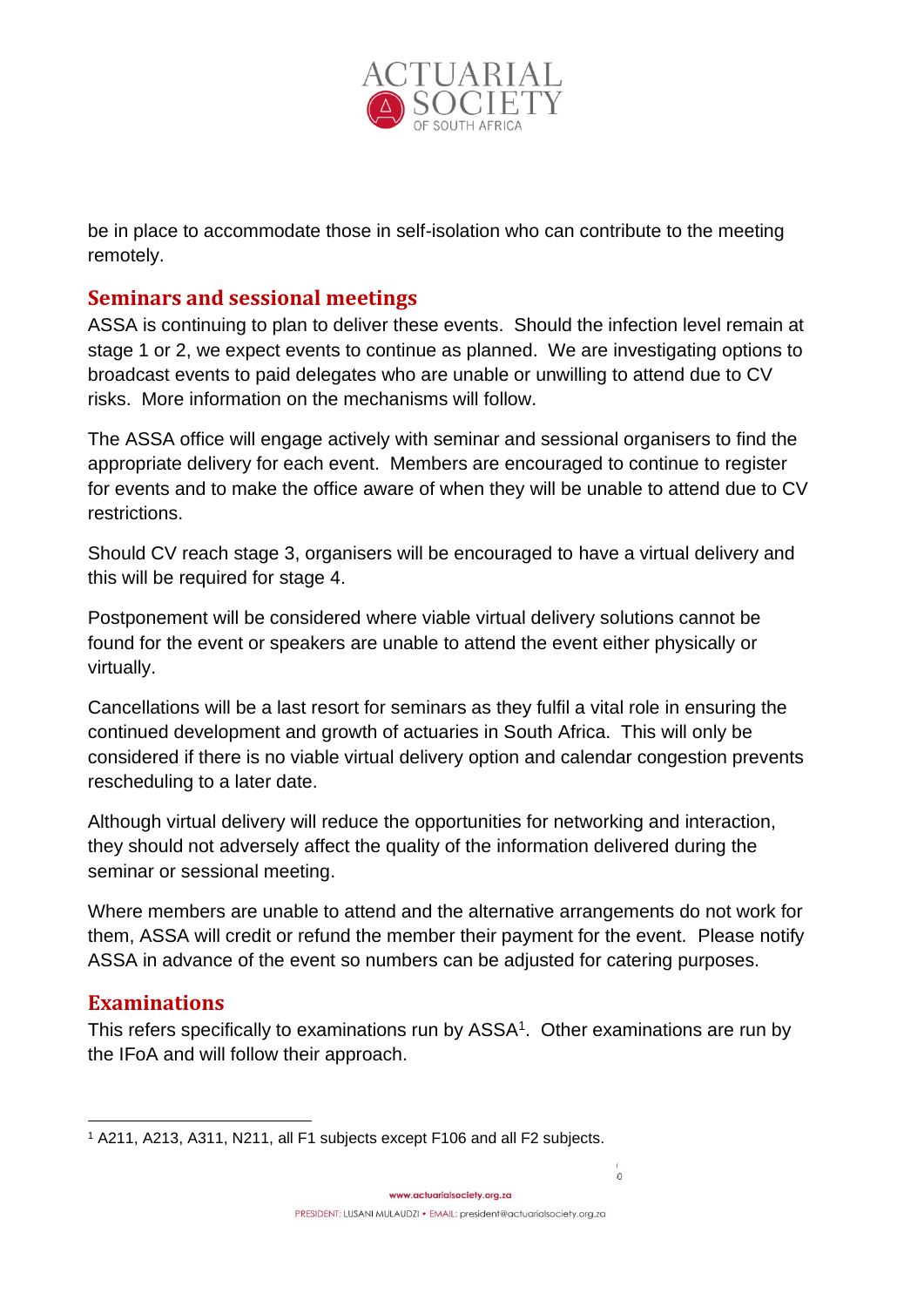

Unless stage 4 is declared, examinations will continue at the scheduled times and places. Students concerned about the risk of acquiring CV in the exam venues may cancel the exam without providing a valid medical certificate and may carry a credit forward towards the next exam session.

Should stage 4 be reached, we expect that exams will be cancelled and all registrations rolled over to the next semester. We are engaging with other organisations to see if we can find an alternative delivery method for exams should this stage be reached but are not optimistic that we will find a viable solution that meets our governance standards in this time.

Registered students will be kept informed.

#### **Normative skills**

Normative skills courses will continue as scheduled in stages 1 & 2. However, we will investigate options for virtual delivery which can be deployed for stages 3 and 4. All students registered for courses will be kept informed.

Where there are invigilated examination sessions as part of the normative course, similar rules will apply as for examinations.

#### **ASSA Academy and tuition**

These will continue as scheduled for stages 1 and 2. Virtual delivery solutions will also be investigated and registered students informed directly.

#### **CV in the office**

Should CV be detected in the office – either staff or those attending tuition or meetings – all events in the ASSA offices will be moved to other locations or run virtually for the duration of the quarantine period. Staff in contact with affected individuals will need to work from home and have no direct physical contact with the office or members. Members who attend sessions in the office will be informed of the incidence and will need to use their discretion in responding to it.

#### **Communication**

We will try to limit communication to members directly affected by any changes as a result of CV. Where necessary we shall use a general communication.